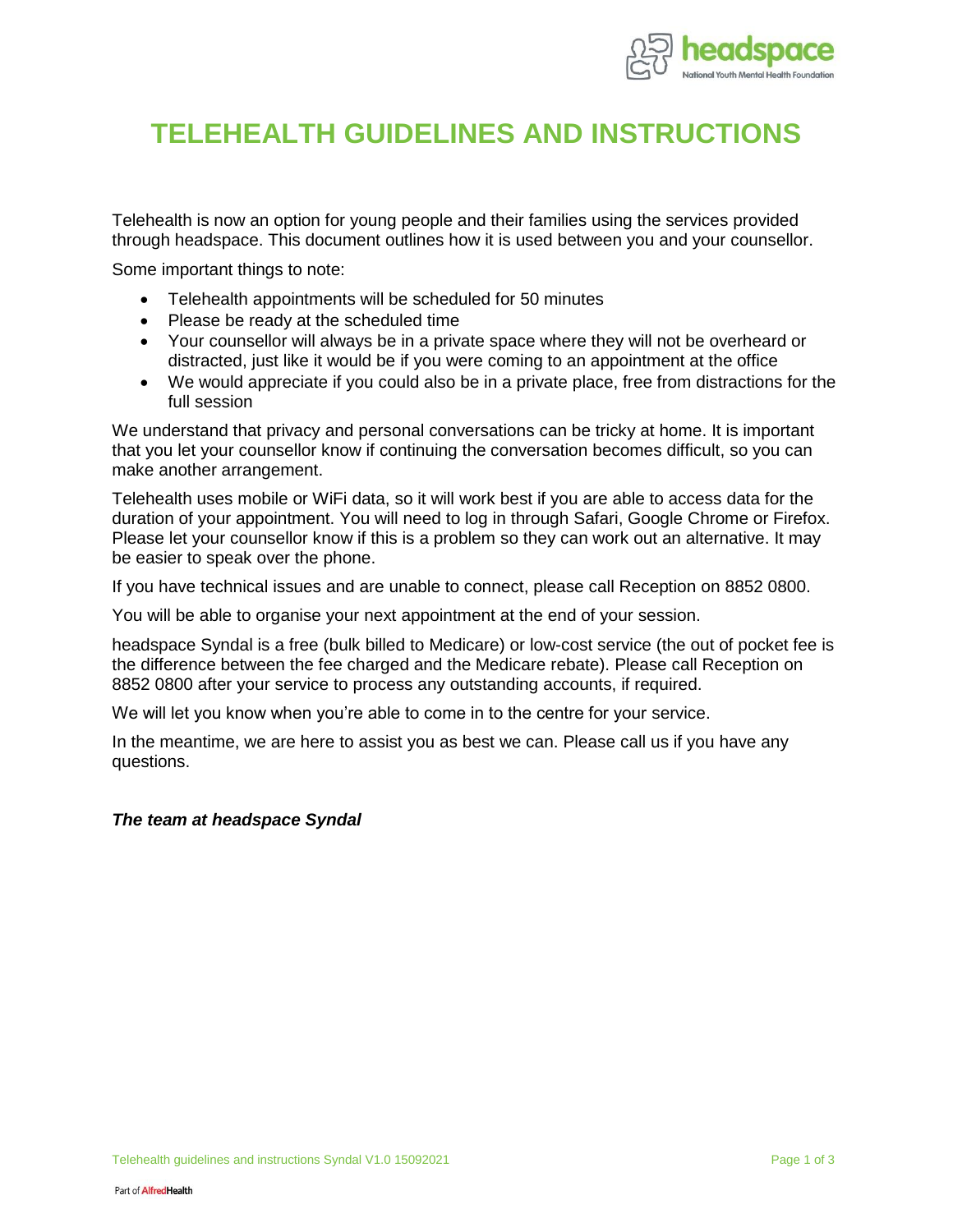

# **TELEHEALTH GUIDELINES AND INSTRUCTIONS**

#### **INSTRUCTIONS FOR TELEHEALTH**

- 1. A link will be emailed to you which can be accessed from a device with a data connection.
- 2. A few minutes before your appointment time, click on the *Start video call* button



- 3. This will take you to the next screen, where you will need to enter your name, phone number and date of birth
- 4. Check the box to accept the terms and conditions, then press the *Continue* button